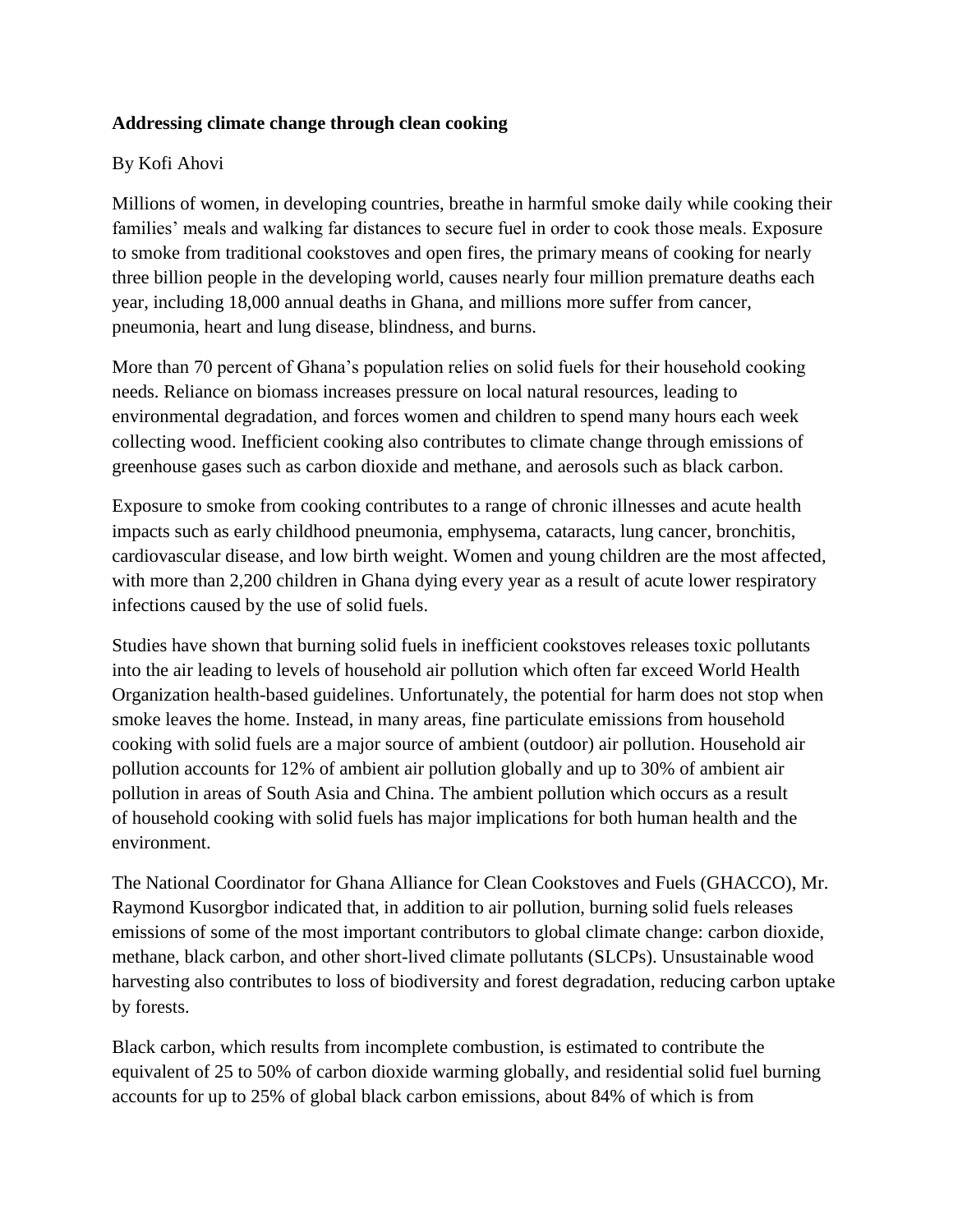households in developing countries. In South Asia, for example, more than half of black carbon comes from the use of inefficient cookstoves.

When produced from sustainably managed woodlots, charcoal production can play a positive role in an agroforestry system. However, the unsustainable harvesting of wood for charcoal production can contribute to forest degradation. In some countries, the reliance on wood fuel – in the form of wood or wood charcoal - for cooking has led to a decline in the quality of forests. Degraded lands lead to losses in biodiversity, erosion control, and storm flow regulation (flood protection). Forest degradation contributes to climate change and can also lead to desertification.

# **Clean Cooking Can Help**

But if families are purchasing fuel, an improved cookstove or fuel that is 30 percent more efficient than a traditional stove can save enough money to send two children to school. Also, the time spent collecting fuel and preparing and cooking food can take hours, a reduction of which can allow women to complete other responsibilities and pursue income-generating opportunities, education, and rest as they wish.

The Programme Manager for the Voice for Change (V4C) Partnership programme being implemented by the Netherland Development Organization, Mr. Eric Banye, noted that the use of clean, safe, and efficient cookstoves can dramatically reduce fuel consumption and exposure to harmful smoke, can provide myriad economic opportunities for Ghanaians, and can provide many environmental and climate benefits. "More efficient stoves also reduce the time people, usually women and girls, need to spend collecting fuel, allowing greater time to devote to income generating activities or schoolwork," he noted.

Many of today's more efficient cookstoves have been shown to reduce fuel use by 30-60%, resulting in fewer greenhouse gas and black carbon emissions and reducing impacts on forests, habitats, and biodiversity.

Recent evidence also demonstrates that advanced (efficient and low emission) cookstoves and fuels can reduce black carbon emissions by 50-90%. Since the atmospheric lifetime of black carbon is only a few days, reducing black carbon emissions can bring about a more rapid climate response than reductions in carbon dioxide and other long-lived greenhouse gases alone. In addition to having an immediate impact on the climate, reducing black carbon emissions would have a regional effect.

Studies show that controlling both short-lived climate pollutants and long-lived greenhouse gases can increase the chances of limiting global temperature rise to below 2ºC, a long-term international goal for avoiding the most dangerous impacts of climate change.

# **Prominent people join campaign**